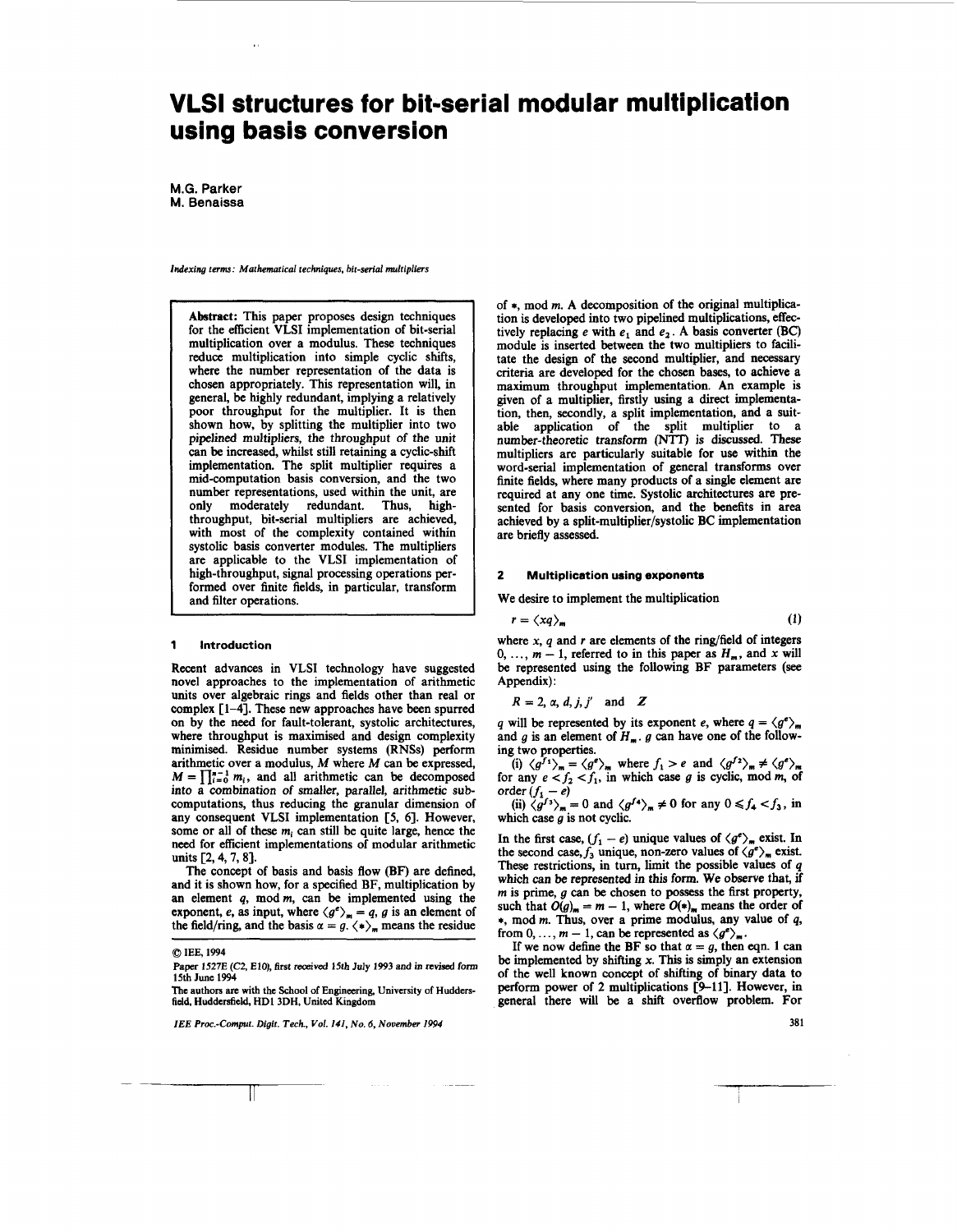instance, if  $m = 13$ , and we define a BF with

$$
R = 2, \alpha = 2, d = 1, j = j' = 4
$$
 and  $Z = [1]$ 

then eqn. *1* can be accomplished, where *q* ranges from  $\langle g^0 \rangle_{13}$  to  $\langle g^{11} \rangle_{13}$ , by using 0 to 11 shifts of *x*, if *g* is chosen  $=\alpha = 2$ . Unfortunately, we then have to deal with multiple overflow into the fifth bit of the BF. If, instead, the BF of x has  $j' = 12$  then eqn. 1 can be implemented using cyclic shifts. This simple solution is at the price of data wordlength, and, hence, throughput. Another possibility would be to define the BF of **x** as follows:

$$
R = 2, \, \alpha = 2, \, d = 2, \, j = j' = 6, \, Z = \begin{bmatrix} 1 \\ -1 \end{bmatrix}
$$

This is only one of many possibilities.

Again, with this BF, eqn. *1* can be implemented using cyclic shifts between BF rows, at the price of throughput and area. This example demonstrates how the multiplicative implementation complexity may be avoided by a suitable BF for **x,** and a suitable exponent representation for *q.* By increasing the redundancy of the BF, even overflow circuitry may be eliminated. On the downside, we now need special exponent coding of *q,* an unusual redundant number representation (RNR) for **x**  and a potentially decreased throughput capacity for bitserial implementations, due to increased wordlength, especially for large *m*. In the following,  $N = O(g)_{m}$ ,  $O(*)_{m}$  means the order of  $*$ , mod *m*, and  $\alpha = g$ .

To ensure a cyclic shift implementation of eqn. *1,* it is sufficient to consider the destination of the most significant digit (msd) column in the BF after shifting left by one column (multiplying by *a).* A cyclic shift is defined by the avoidance of additive combinations of overflow bits after shifting left, and is only achieved by passing the msd to the least significant digit (Isd) column of the representation, with or without BF row permutation. This is only possible if

$$
W_s \alpha^{j\epsilon} = W_s \alpha^{\langle j_\epsilon \rangle_N} = W_t
$$

for

$$
s, t \in [0, 1, \ldots, d-1]
$$

and

$$
j_c \in [j, j+1, \ldots, j'] \tag{2}
$$

for each row, with the weights,  $W_{i}$ , as defined in Appendix 10.1. Note that  $\alpha^{jc} = \alpha^{(j_c)_N}$  as  $\alpha^N = 1$ , mod *M*.

If cyclic shifts are performed without row permutation,  $s = t$  and eqn. 2 becomes  $\alpha^{j_c} = 1$ , therefore  $j_c = kN$  and

$$
kN \in [j, j+1, ..., j']
$$
 for k a positive integer (3)

which is clearly always appropriate for one row solutions, i.e.  $d = 1$ .

The maximum element order, mod prime *m,* is  $N = m - 1$ . For large, prime *m*, this N is much greater than the minimum *j* necessary to span  $H_m$ , *j<sub>min</sub>*, for a given BF. For solutions without BF row permutation, expr. *3* implies that cyclic shifting is only possible if *j'* is much greater than  $j_{min}$ , making the number representation highly redundant, and reducing throughput drastically. The alternative using row permutation is given by eqn. *2,* where an increase in d can lower the requirements onj' in spite of *N.* However, large *d* is not desirable from an implementation point of view, and the rest of this paper is concerned with solutions where  $d$  is kept small. With or without BF row permutation we conclude that, for a given *d,j'* will have to increase in proportion to *N.* 

In the next Section, we show how *j'* can be lowered by reducing the effective *N.* This is achieved by splitting the multiplication and inserting an appropriate midcomputation basis conversion.

### **3 Lowering wordlength by using a split-multiplier**

Let us consider eqn. 1 where *m* is large and prime. From expr. 3 we see that, for large N, *j'* must become much greater than  $j_{min}$  to ensure a cyclic shift implementation. Alternatively, from eqn. *2 d* and/or *j'* may be increased, with the weights,  $W_i$ , suitably chosen. As mentioned previously, large *d* is not considered. Therefore *j'* becomes much greater than it's theoretical minimum necessary to span  $\widetilde{H}_m$ . One method of lowering *j'* is to split eqn. 1 into two sub-computations:

$$
r = \langle qx \rangle_m = \langle q_1 q_2 x \rangle_m = \langle q_1 y \rangle_m \tag{4}
$$

where  $y = \langle q_2 x \rangle_m$ ,  $q_1 = \langle g_1^{e_1} \rangle_m$ ,  $q_2 = \langle g_2^{e_2} \rangle_m$ ,  $q =$  $\langle g^e \rangle_m$ ,  $g_1 = \langle g^{b_1} \rangle_m$ ,  $g_2 = \langle g^{b_2} \rangle_m$  and *e*, *e<sub>1</sub>*, *e<sub>2</sub>*, *b<sub>1</sub>*, *b<sub>2</sub>* are the minimum possible values necessary to satisfy the above congruences.

Hence,  $g^e = g_1^{e_1} g_2^{e_2} = g^{e_1b_1} g^{e_2b_2}$ , all mod *m*, and

$$
e = \langle e_1 b_1 + e_2 b_2 \rangle_N \quad \text{where } N = O(g)_m \tag{5}
$$

Thus, instead of performing the multiplication using e, we can perform it using two inputs, *e,, e,,* and, for each of the *N* unique values of e, there should be at least one pair of values  $e_1, e_2$ . This is only possible if the following condition is met:

*Condition I:*  $gcd(b_1, b_2) = 1$  where  $gcd(*, *)$  is the greatest common denominator. If Condition I is met, then three options exist for the values of  $b_1$  and  $b_2$ :

*Option 1:* 

$$
\gcd(b_i, N) = 1 \text{ for } i \in [1, 2]
$$

*Option 2:* 

$$
\gcd(b_i, N) = 1, \gcd(b_k, N) \neq 1 \text{ for } i, k \in [1, 2], i \neq k
$$

*Option 3:* 

$$
\gcd(b_i, N) \neq 1 \text{ for } i \in [1, 2]
$$

We will consider the implementation of expr. **4** using each of these options, and the architectures are shown in Figs. 1, 2 and 3. For each case we assume an  $\alpha$ -BF input



to stage 1, where  $g_2 = \alpha$ , and a  $\beta$ -BF to stage 2, where  $g_1 = \beta$ . Hence, for all three options, an  $\alpha$  to  $\beta$  basis converter (BC) is inserted between the two stages (see Section 6). We define  $N_1 = O(g_1)_{m}$  and  $N_2 = O(g_2)_{m}$ .

### *3.1 Option 1*

The schematic for this multiplier is shown in Fig. *1* and we have  $N_1 = N_2 = N$ . Without loss of generality, we assume that  $q_1 = q$ , therefore  $b_1 = 1$  and eqn. 5 simplifies

*IEE Proc.-Comput. Digit. Tech., Vol. 141, No. 6, November 1994* 

**382**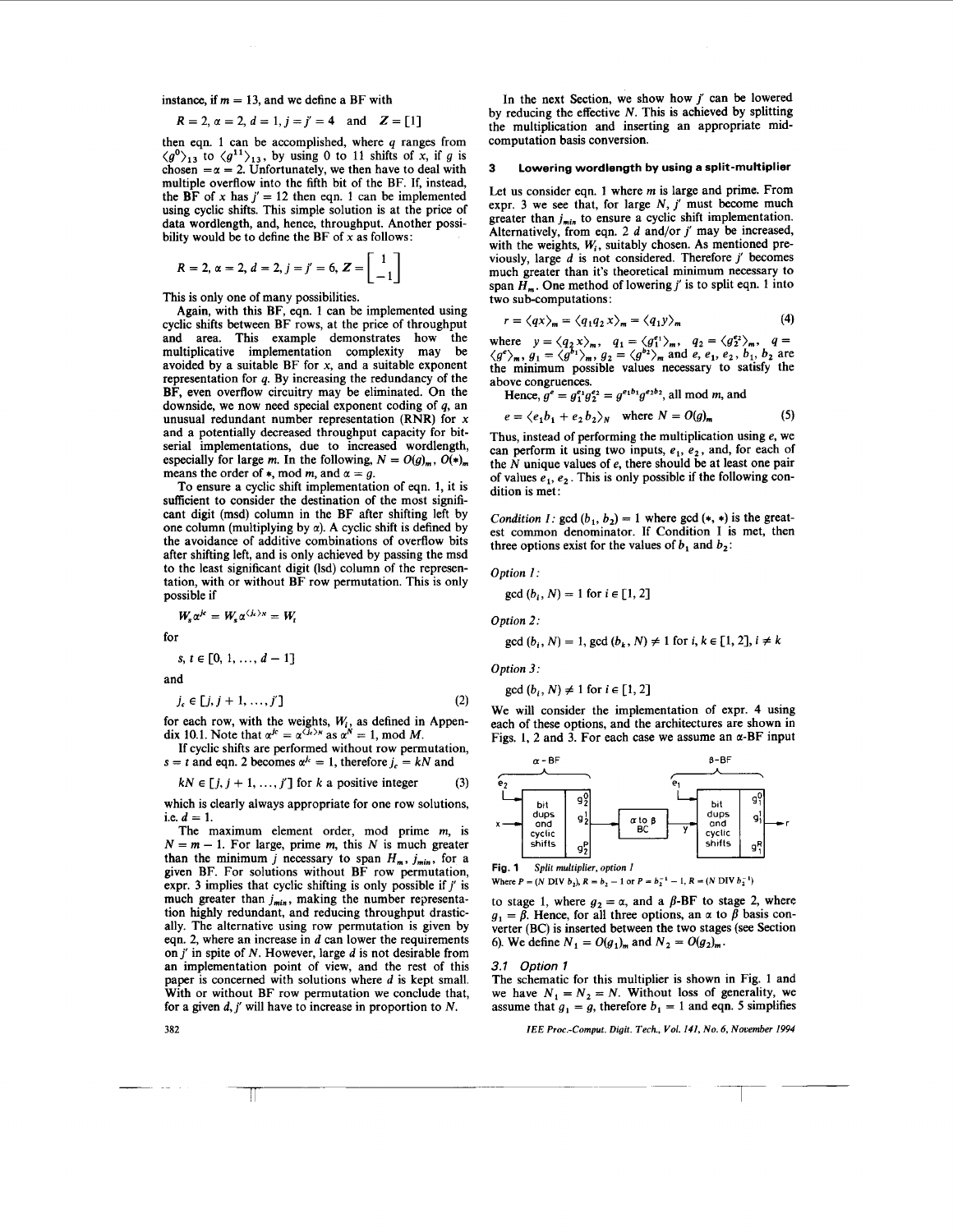to

$$
e = \langle e_1 + e_2 b_2 \rangle_N
$$



**Fig. 2 Split multiplier, option 2**  Where  $P = N_2 - 1$ ,  $R = b_2 - 1$ 





where

$$
0 \leq e_1 < b_2, \quad 0 \leq e_2 \leq (N \text{ DIV } b_2)
$$

or

$$
0 \leq e_1 \leq (N \text{ DIV } b_2^{-1}), \quad 0 \leq e_2 < b_2^{-1}
$$

and

$$
\langle b_2 b_2^{-1} \rangle_N = 1 \tag{6}
$$

Although the ranges for  $e_1$  and  $e_2$  are smaller than the range for  $e$ , the implementation of either stage using cyclic shifts is only possible if eqn. 2 is satisfied. As neither  $N_1$  nor  $N_2$  are less than N, the requirements on j' are not lowered. If, in spite of this, a lower  $j'$  is chosen to increase throughput, eqn. 2 is no longer satisfied, and the implementation of overflow is less straightforward. But the implementation of small power multiplications (SPMs), for  $g_1$  or  $g_2$ , can, in fact, be simplified to become a single addition of cyclic shifted data, depending on the ranges of  $e_1$  and  $e_2$ , and  $j'$  (= $j'_\alpha = j'_\beta$ ). These solutions perform the SPM addition by doubling the BF parameter d by cycling and duplicating the bits inherent in the original word. Thus, no explicit addition is required, only bit duplication and cyclic shifting (BDCS). This is simply implemented using only delay elements, but at the price of a doubled d. If followed by a BC unit, the delayed addition can be incorporated into the basis conversion at minimal extra hardware cost.

### 3.2 Option 2

The schematic for this multiplier is shown in Fig. 2. Again, without loss of generality, we assume that  $g_1 =$  $g \neq g_2$ . Therefore  $b_1 = 1$ ,  $N_1 = N > N_2$ , and eqn. 5 simplifies to

$$
e = \langle e_1 + e_2 b_2 \rangle_N
$$

where

$$
0 \leq e_1 < b_2, \quad 0 \leq e_2 < N_2 \tag{7}
$$

The ranges of  $e_1$  and  $e_2$  are smaller than the range of e and the implementation of  $\langle q_2 x \rangle_m$  using cyclic shifts is possible with a much lower requirement for  $j'_\alpha$ , as  $N_2$  can be substituted for N in exprs. 2 and 3.

However, for  $\langle q_1 y \rangle_m$ , the cyclic-shift condition must still use  $N$  in exprs. 2 or 3, and, as  $j'$  must remain con-

IEE Proc .- Comput. Digit. Tech., Vol. 141, No. 6, November 1994

stant throughout the system, we require  $j' =$  greater of  $(j'_\alpha, j'_\beta)$  and the lower requirement for  $j'_\alpha$  is nullified by the higher requirement for  $j'_\beta$ . This situation is avoided by noting that SPMs for  $\langle q_1 y \rangle_m$  can, in fact, be implemented using bit duplication and cyclic shifting (BDCS), see option 1, without satisfying exprs. 2 or 3, thereby lowering the requirements for  $j'_\beta$  and  $j'$ , and achieving a greater throughput rate, due to a reduced data wordlength. Note, this multiplier can equally well be reversed, where the BDCS block comes first, followed by the cyclic shifts, and this has the added advantage that the BDCS block is always followed by a BC, enabling, as with option 1, the delayed addition to be accomplished as part of the basis conversion.

### *3.3 Option 3*

The schematic for this multiplier is shown in Fig. 3. We have  $N_1$ ,  $N_2 < N$ , and for eqn. 5

$$
0 \leqslant e_1 < N_1 \quad 0 \leqslant e_2 < N_2 \tag{8}
$$

The ranges of  $e_1$  and  $e_2$  are smaller than the range of  $e_1$ , and, as  $N_1$  and  $N_2$  are substituted for N in exprs. 2 and 3, both multiplications can be implemented using cyclic shifts where the requirements on  $j' =$  greater of  $(j'_\alpha, j'_\beta)$  are lower than the single multiplier case. As an aside, we note that this option satisfies, precisely, the conditions necessary for a two-stage, N-point, prime-factor DFT over  $H_m$ , where  $N_1$ ,  $N_2$  are the factored transform lengths  $[12]$ .

For all three of the above options, suitable BF parameters and choices for  $g_1$  and  $g_2$  allow the lowering of the minimum *j'* required, for a given *d.* Obviously, the lowest possible  $j'$  is bounded by the minimum BF requirements necessary for a BF to span  $H_m$ . The throughput gain is at the cost of a BC module, inserted between multiplication stages, and a moderate increase in BF redundancy. Only option 3 implements the multiplications solely as cyclic shifts. The other two options require SPMs, implemented using cyclic shifting and implicit single additions, the additions being realised by increasing the redundancy of the BF.

### *3. f Evaluation of e, and e,*

The multiplier scheme described above requires the input of two exponent indices,  $e_1$  and  $e_2$ , which are derived from *q.* Although these indices could always be obtained using ROMs addressed by *q,* this option is not ideal especially for large moduli, *m*, where ROM size increases greatly. For general modular multiplication, the split multiplier would only become competitive when eficient means can be found to compute  $e_1$  and  $e_2$  given  $q$ . This is the subject of future research. A general modular multiplier scheme, again using basis conversion, is out-lined in Reference 13, but for this paper, the split multiplier is advocated primarily for functions that require fixed multiplication, such as for fixed filters or the NTT described later in this paper. For such tasks,  $e_1$  and  $e_2$  are implicitly embedded in the hardware structure, and their explicit computation is avoided.

The next Section presents an example, firstly, using a single-basis implementation and, secondly, a split implementation, using option 3, and compares the throughput requirements and area for the two methods.

### **4 Example implementation of multiplier**

In this Section, an example is given for option 3 to demonstrate how splitting the multiplication of eqn. 1

**383** 

-1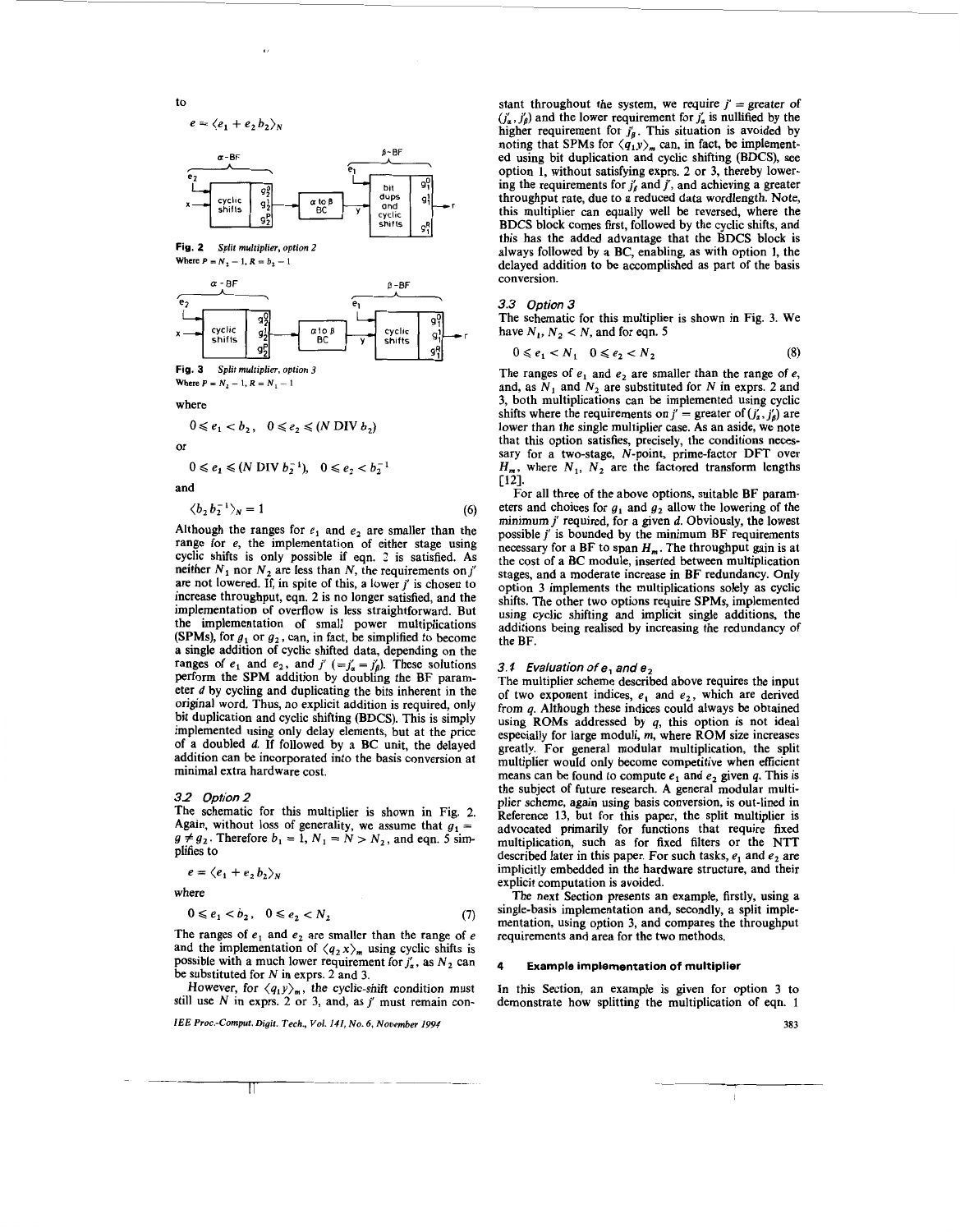can reduce *j',* and consequently increase throughput. We will operate over the field,  $H_m$ , where  $m = 13$ . From eqn. 1, we choose  $q \in [0, 1, \ldots, m-1]$ , i.e. all possible multiplications are required.



**Fig. 4**  *Kernel products split multiplier*   $g^N = 2^{60} = 1$ ,  $g_1^{b_1} = 2^6 = 3 = g_2$  and  $g_2^{b_2} = 3^{10} = 1$  (mod 61)

Firstly, we implement eqn. *1* directly then we consider a split implementation using option **3.** 

*4.1 Single basis implementation* 

Let  $x$  have an input BF which is a standard 4-bit binary representation, as follows

$$
R_{\alpha}=2, \quad \alpha=2, \quad d_{\alpha}=1, \quad j_{\alpha}=4,
$$

$$
j'(to be determined), Z = [1]
$$

**384** 

We note that this BF spans  $H<sub>m</sub>$ , and is also a minimum basis with minimal redundancy, as  $j_a = j_{min}$  for the given

BF.<br>As  $O(\alpha)$  = 12, the input BF is already suited to an implementation using shifts and we choose  $q = \alpha = 2$ . To implement eqn. **1** using cyclic shifts, eqn. **2** must be satisfied. For our chosen input BF, there is no BF row permutation and expr. 3 is given by

$$
k12 \in [4, 5, \ldots, j']
$$
 (9)

We see that the lowest *j'* necessary to satisfy expr. 9 is given by  $j' = 12$ . Hence, for this particular example, the multiplier can be implemented using cyclic shifts if at least  $i' - i = 12 - 4 = 8$  delay cycles are introduced between each consecutive, 4-bit, input word.

*4.2 Split implementation* 

Let us now implement eqn. 4. We choose  $b_1 = 3$  and  $b<sub>2</sub> = 4$ , and note that

$$
(b_1, b_2) = 1
$$
,  $(b_1, N) = 3$  and  $(b_2, N) = 4$ 

These equations satisfy condition I and option 3, therefore suggesting a cyclic-shift implementation with a reduced *j'*. We note that  $g_1 = \langle 2^3 \rangle_{13} = 8$  and  $g_2 =$  $\langle 2^4 \rangle_{13} = 3$ . Eqn. 5 implies the following mapping from e to  $(e_1, e_2)$ 

$$
e = \langle 3e_1 + 4e_2 \rangle_{12} \tag{10}
$$

where  $0 \le e_1 < N_1$ ,  $0 \le e_2 < N_2$  and  $N_1 = O(g_1)_m = 4$ ,  $N_2 = O(g_2)_{m} = 3.$ 

We choose an input  $\alpha$ -BF for x, where  $\alpha = g_2$ , as follows

$$
R_{\alpha} = 2, \quad \alpha = 3, \quad d_{\alpha} = 2, \quad j_{\alpha} = 3
$$
  

$$
j'_{\alpha} = j' \text{ (to be determined)}, \quad Z_{\alpha} = \begin{bmatrix} 1 \\ -1 \end{bmatrix}
$$

We note that this  $\alpha$ -BF is a minimum basis, i.e.  $j_{\alpha} = j_{\text{min}}$ for the given BF, and contains a moderate amount of redundancy.

We require multiplications of  $x$  by powers of  $g_2$  from  $g_2^0$  to  $g_2^{N_2-1}$  and we substitute  $N_2$  for N into exprs. 2 and **3,** giving

$$
\alpha^{j_c} = 1 \Rightarrow k3 \in [3, 4, \dots, j'] \quad \text{for } s = t \tag{11}
$$

and

$$
\alpha^{j_c} = 3^{j_c} = -1 \quad \text{for } s \neq t \tag{12}
$$

As  $O(3)_{13}$  is odd, eqn. 12 has no solution and expr. 11 gives a lowest value of  $j' = 3$ . Therefore  $y = \langle x q_2 \rangle_m$  can be implemented using cyclic shifts within each **row,** where  $j'_{\alpha} = 3.$ 

We now convert from an  $\alpha$ -BF to a  $\beta$ -BF where we choose the  $\beta$ -BF as follows

$$
R_{\beta} = 2
$$
,  $\beta = 8$ ,  $d_{\beta} = 2$ ,  $j_{\beta} = 3$ ,  
 $j'$  (to be determined),  $Z_{\beta} = \begin{bmatrix} 1 \\ -1 \end{bmatrix}$ 

We note that this is a minimum  $\beta$ -BF, and contains a moderate amount of redundancy.

We require multiplications of y by powers of  $g_1$  from  $g_1^0$  to  $g_1^{N_1-1}$  and we substitute  $N_1$  for N into exprs. 2 and 3, giving

$$
k4 \in [3, 4, ..., j']
$$
 for  $s = t$  (13)

and

$$
\beta^{j_c} = 8^{j_c} = -1 \quad \text{for } s \neq t \tag{14}
$$

*IEE Proc.-Comput. Digit. Tech., Vol. 141, No. 6, November 1994*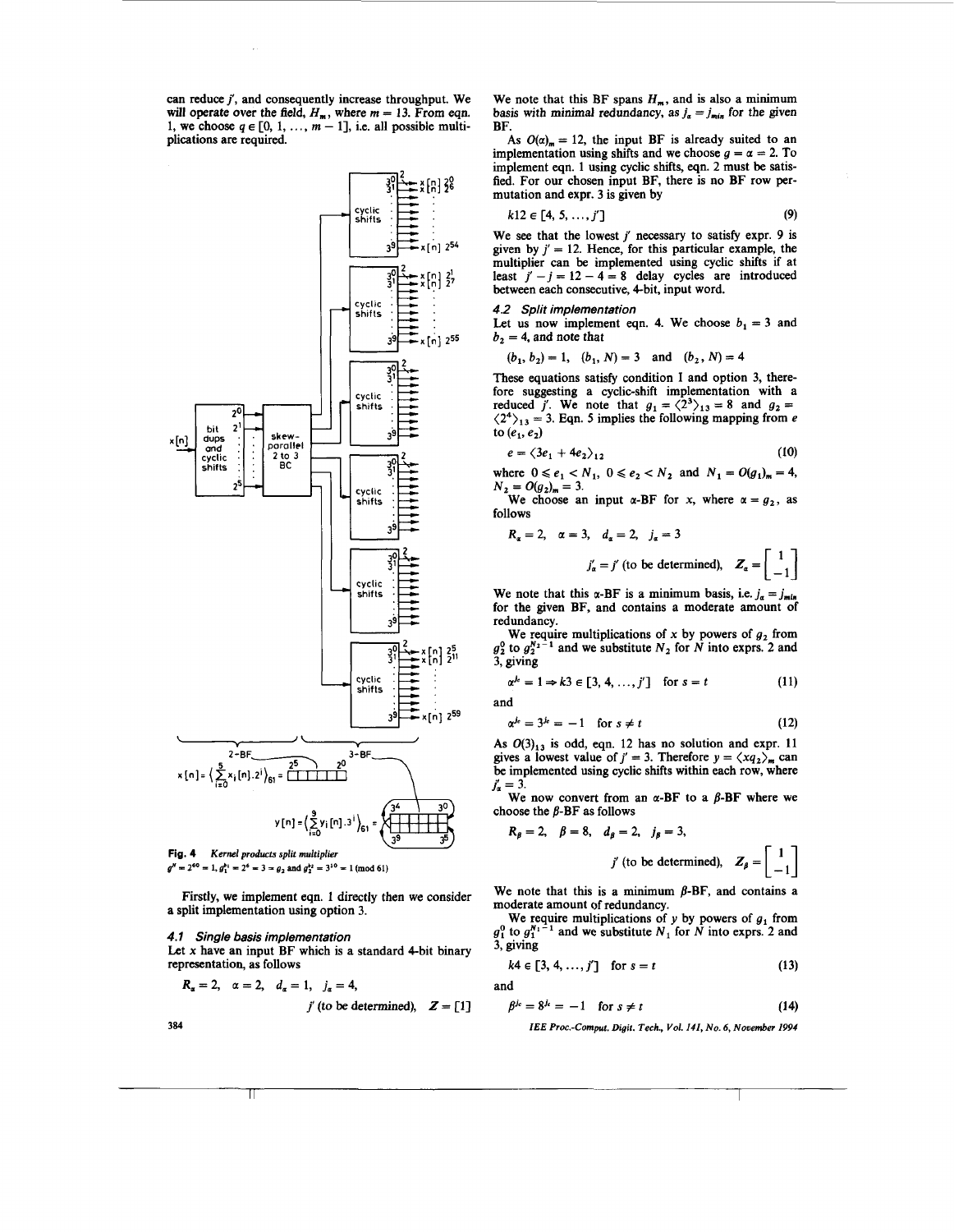<span id="page-4-0"></span>where  $j_\beta$  (= 3)  $\leq j_c \leq j'$ . Expr. 13 gives a lowest value of  $j' = 4$ , and eqn. 14 gives a lowest value of  $j' = 6$ . Therefore  $r = \langle yq_1 \rangle_m$  is best implemented using cyclic shifts within each row, where  $j'_{\beta} = 4$ .

The value of  $j'$  necessary to implement both multiplications as cyclic shifts is given by

 $j'$  = greater of  $(j'_\alpha, j'_\beta) = 4$ 

Therefore  $j' - j_a = 4 - 3 = 1$  delay cycle is introduced between each consecutive input word.

Thus, by splitting the multiplication, the throughput rate has been increased from  $j' = 12$  to  $j' = 4$  and all multiplications **can** be implemented using cyclic shifts. The area cost is seen in terms of increased redundancy in the **a-BF** and **b-BF** number representations and the necessary insertion of an  $\alpha$  to  $\beta$  BC.

# **5 Application of the split-multiplier to a bit-serial, word-serial number-theoretic transform**

The number-theoretic transform **(NTT)** is a discrete Fourier transform (DFT) over a finite field, given by

$$
X[k] = \left\langle \sum_{n=0}^{N-1} x[n]g^{nk} \right\rangle_m \quad 0 \le n, \, k \le N-1 \tag{15}
$$

where  $O(g)_m = N$ ,  $\langle N^{-1} \rangle_m$  exists and is unique, and  $g^p - 1$  is relatively prime to *m* for  $1 \leq p \leq N$ .



**Fig. 6**  *NTT product generator using a split-multiplier design*  **rig. 5** *N11 product generator using a sput-muttip*<br> $g^N = 2^{60} = 1$ ,  $g_1^{b_1} = 2^6 = 3 = g_2$  and  $g_2^{b_2} = 3^{10} = 1 \pmod{61}$ 

 $\mathbb{I}$ 

*IEE Proc .-Cornput. Digit. Tech., Vol. 141, No. 6, November 1994* **385**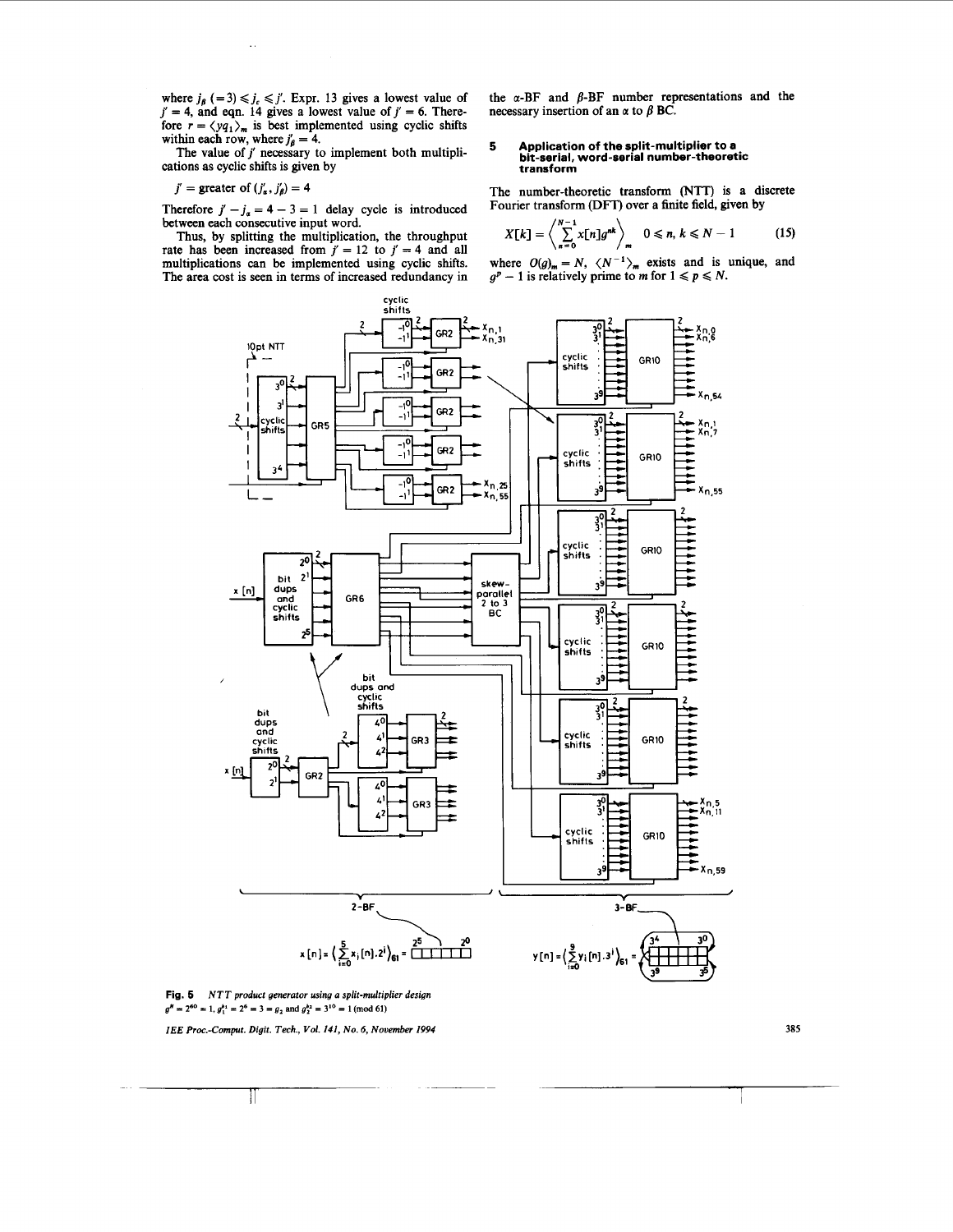It can be cast as the summation of a series of products

$$
X[k] = \left\langle \sum_{n=0}^{N-1} X_{nk} \right\rangle_m \quad 0 \leq n, k < N \tag{16}
$$

 $\mathbf{r}$ 

where  $X_{n,k} = \langle x[n]g^{nk}\rangle_m$ .<br>The split multipliers, developed in this paper, can be used to compute  $X_{n,k}$ . We choose an input BF, where  $\alpha = g$ , and split g into  $g_1$  and  $g_2$ . As the kernel multiplications within the NTT are fixed, we do not input **e,** or **e,** directly. Instead, the architecture inherently provides all possible multiples of  $x[n]$ , from  $\langle x[n]g^{0}\rangle_m$ , ...,  $\langle x[n]g^{n-1}\rangle_m$ .

An example of this all encompassing multiplier architecture is shown in Fig. **4,** for an input BF with the following parameters

$$
R = 2
$$
,  $\alpha = 2$ ,  $d_{\alpha} = 1$ ,  $j_{\alpha} = 6$ ,  $j'_{\alpha} = 6$  and  $Z_{\alpha} = [1]$ 

We consider multiplications of  $x[n]$  by powers of  $g = \alpha = 2$  from  $g^0$ , ...,  $g^{N-1}=59$ , mod 61.  $g$  is split into  $g_1 = g = 2$  and  $g_2 = \langle g^6 \rangle_{61} = 3$ , where  $O(g_1)^{61} = N_1 = 1$ 60 and  $O(g_2)_{61} = N_2 = 10$ . We note that  $b_1 = 1$  and  $b<sub>2</sub> = 6$  so condition I of Section 3 is met, and the splitting satisfies option 2. Thus, we can perform the first multiplication stage using a BDCS block, and the second stage using cyclic shifts. In between the two stages we insert a 2 to 3 parallel BC (parallel to cope with each of the six power-of-two products resulting from the first stage). The second stage is performed using the following BF

$$
R = 2
$$
,  $\beta = 3$ ,  $d_{\beta} = 2$ ,  $j_{\beta} = 5$ ,  $j'_{\beta} = 6$  and  $Z_{\beta} = \begin{bmatrix} 1 \\ -1 \end{bmatrix}$ 

The design is able to provide all possible kernel products without excessive area cost, because the complexity and cost is contained within the inter-stage BC. The kernel products come virtually free. The operation of the BDCS block is clarified in Appendix 10.2 and the parallel BC is explained in Section 6.

We now incorporate this comprehensive split multiplier within the NTT by appending, after each multiplier stage, a dynamic crossbar matrix, which selects the appropriate multiple of  $x[n]$ , for each  $k$ . This selection matrix will reconfigure for each successive **x[n]** multiple, as appropriate to the NTT task. An example of this NTT product generation architecture is shown in Fig. *5,*  extending the example of Fig. 4, and the architecture performs the product generation for a 60pt NTT, mod **61.**  The dynamic crossbar matrices are labelled GR6, **GR10,**  ... etc., where the number refers to the dimension of the matrix. For instance, a GR6 is a  $6 * 6$  matrix. As is shown in Fig. *5,* the sub-units can, themselves, have their multiplications split.  $g_1 = 2$  can be split into  $g_{11} = 2$  and  $g_{12} = 4$ , and  $g_2 = 3$  can be split into  $g_{21} = 3$  and  $g_{22} = 3^{3} = 60 = -1$ . However, for this particular example, no further basis conversion is necessary as the  $\alpha$  and  $\beta$  bases are already sufficiently convenient. This further splitting reduces the area requirements of the implementation, enhances localisation, and allows the NTT design to be constructed out of smaller NTT designs. (Note, the subsequent summation phase is dealt with separately, and is not considered here).

Thus, the split-multiplier design philosophy allows simple, high-throughput, low area NTT implementations, where the products are not computed explicitly, but implicitly, using basis conversion coupled with dynamic data routing. Further details of this form of NTT design can be found in References 14 and **15.** 

### **6 Basis conversion**

Basis conversion can always be accomplished using ROMs. However, for large moduli, *m*, the size of look-up table increases dramatically, and more efficient conversion techniques need to be found. Parhami **[16]** has suggested non-modular, systolic radix converter cells. In this paper we propose a similar concatenation of systolic basis converter (BC) cells which achieve a maximum throughput. A BC cell is shown in Fig. 6, along with a



**[Fig.](#page-4-0) 6** *General basis Converter cell* **and** *cell concutenution* 

typical concatenation able to accept a skew-parallel data input. On each clock transition, data is transferred from input to output of each cell, governed by the equality

$$
\alpha s_i + c_i = s_o + \beta c_o \mod m \tag{17}
$$

where  $\alpha$  and  $\beta$  are the input and output bases, respectively, and

 $s_i \in \{ \text{input-state integer set} \}$ 

$$
c_i \in \{\text{input-carry integer set}\}\tag{18}
$$

- $s_o \in \{$ output-state integer set $\}$
- $c<sub>o</sub> \in$  {output-carry integer set}

It is necessary for eqn. **17** to be satisfied for all possible values of  $s_i$ ,  $c_i$ ,  $s_a$ ,  $c_a$ , and successful BC design will be achieved by minimising the number of output columns of [Fig. 6](#page-4-0) (output wordlength) for a given number of input diagonal rows (input wordlength). Note that the integer sets definition enables a level of abstraction independent of the target hardware. The concatenation scheme of [Fig.](#page-4-0) [6](#page-4-0) allows full pipelining at word and cell level to achieve maximum throughput digit-parallel solutions. Fully pipelined digit-serial solutions are then obtained by implementing only one diagonal row. To explain the operation of the BC, solutions will be proposed for the examples of Sections **4** and **5.** In fact, a modification of eqn. **17** will often **be** required

$$
\alpha s_i + c_i + k = s_o + \beta c_o \mod m \tag{19}
$$

*IEE Proc.-Comput. Digit. Tech., Vol. 141, No. 6, Nouember 1994* 

**386** 

Ш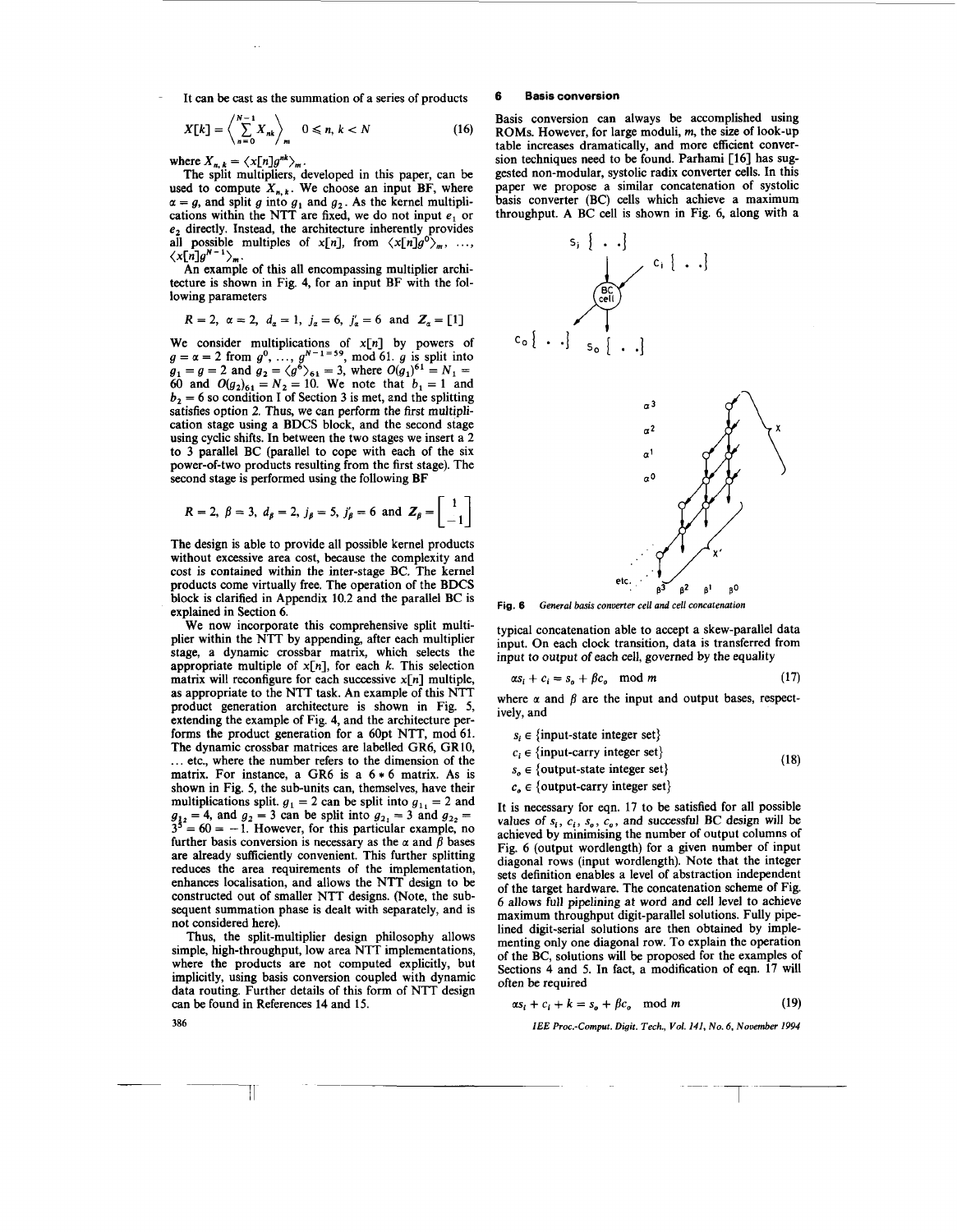where *k* is an offset chosen to ensure satisfaction of eqn. **19** for all cases. This offset greatly widens the BC solution set, is implicitly implemented, i.e. **no** extra hardware, and the cumulative effect of each cell offset is observed in the final offset of the state output. By carefully choosing each cell offset, the cumulative offset can be made a multiple of the modulus, **m,** and is therefore eliminated from the final BC output.

Consider, first, the 2 to 3 **BC,** which may initially be required for the split-multiplier, mod 13, example of Section 4. Conventional binary input data will have a BF of

$$
R_y = 2, \quad \gamma = 2, \quad d_y = 1, \quad j_y = j'_y = 4
$$
  
and  
 $Z_y = [1]$  (20)

and it is desired to convert to a BF of

$$
R_{\alpha} = 2, \alpha = 3, d_{\alpha} = 2, j_{\alpha} = 3, j_{\alpha}' = 4
$$

and

$$
Z_{\alpha} = \begin{bmatrix} 1 \\ -1 \end{bmatrix} \tag{21}
$$

Fig. 7 depicts a skew-digit-parallel 2 to 3 BC, defined by

the cell parameters  
\nCell A: 
$$
s_i \in \{-\}
$$
  $c_i \in \{0, 1\}$   
\n $s_o \in \{0, 1\}$   $c_o \in \{-\}$ 



i.e. from (17), 
$$
2\{-\} + \{0, 1\} \in \{0, 1\} + 3\{-\}
$$
  
\nCell B:  $s_i \in \{0, 1\}$   $c_i \in \{0, 1\}$   
\n $s_o \in \{0, 1, 2\}$   $c_o \in \{0, 1\}$ 

*IEE Proc.-Comput. Digit. Tech., Vol. 141, No. 6, Nouenrber 1994* 

i.e. from (17), 
$$
2{0, 1} + {0, 1} \in {0, 1, 2} + 3{0, 1}
$$

$$
\Rightarrow \{0, 1, 2, 3\} \in \{0, 1, 2, 3, 4, 5\}
$$
  
Cell C:  $s_i \in \{0, 1, 2\}$   $c_i \in \{0, 1\}$   
 $s_o \in \{0, 1, 2\}$   $c_o \in \{0, 1\}$ 

i.e. from (17),  $2\{0, 1, 2\} + \{0, 1\} \in \{0, 1, 2\} + 3\{0, 1\}$ 

$$
\Rightarrow \{0, 1, 2, 3, 4, 5\} \in \{0, 1, 2, 3, 4, 5\}
$$

The input carried to the rightmost column,  $\{0, 1\}$ , matches the basis weights vector,  $Z_{y}$ , of eqns. 20. However, the output states of the bottom diagonal row,  $\{0, 1, 2\}$ , do not match  $Z_a$  of eqn. 21.  $Z_a$  represents the integers,  $\{-1, 0, 1\}$ . This is rectified by offsetting each integers,  $\{-1, 0, 1\}$ . This is r<br>output state,  $s_o$ , by  $-1$  so that

$$
\{0, 1, 2\} + -1 = \{-1, 0, 1\} \equiv \begin{bmatrix} 1 \\ -1 \end{bmatrix}
$$

As shown in Fig. 7, the  $-1$  offset is applied to each column, implying a cumulative offset of

$$
-1 + 3(-1) + 32(-1) \mod 13 = 0
$$

Therefore the offsets cancel and the output matches  $Z_a$ . *d,* and d, of eqns. 20 and 21 imply a digit-serial BC. The skew parallel BC of Fig. 7 is easily serialised as all cells in a given column are of type C or subsets of C, (cells A and B), with input states compatible with their own output states. A serial version of the 2 to 3 BC is shown in Fig. 8,



where the intra-cell feedback is broken upon receipt of the final bit of each input word. Note, there is **no** interword input delay.

Consider, now, the realisation of a 3 to 8 BC. A skew parallel design is shown in Fig. 9 and is designed to match the input and output BFs, as given by eqns. 21 and

$$
R_{\beta} = 2
$$
,  $\beta = 8$ ,  $d_{\beta} = 2$ ,  $j_{\beta} = 4$ ,  $j'_{\beta} = 4$ 

and

$$
Z_{\beta} = \begin{bmatrix} 1 \\ -1 \end{bmatrix} \tag{22}
$$

 $\mathbb{I}$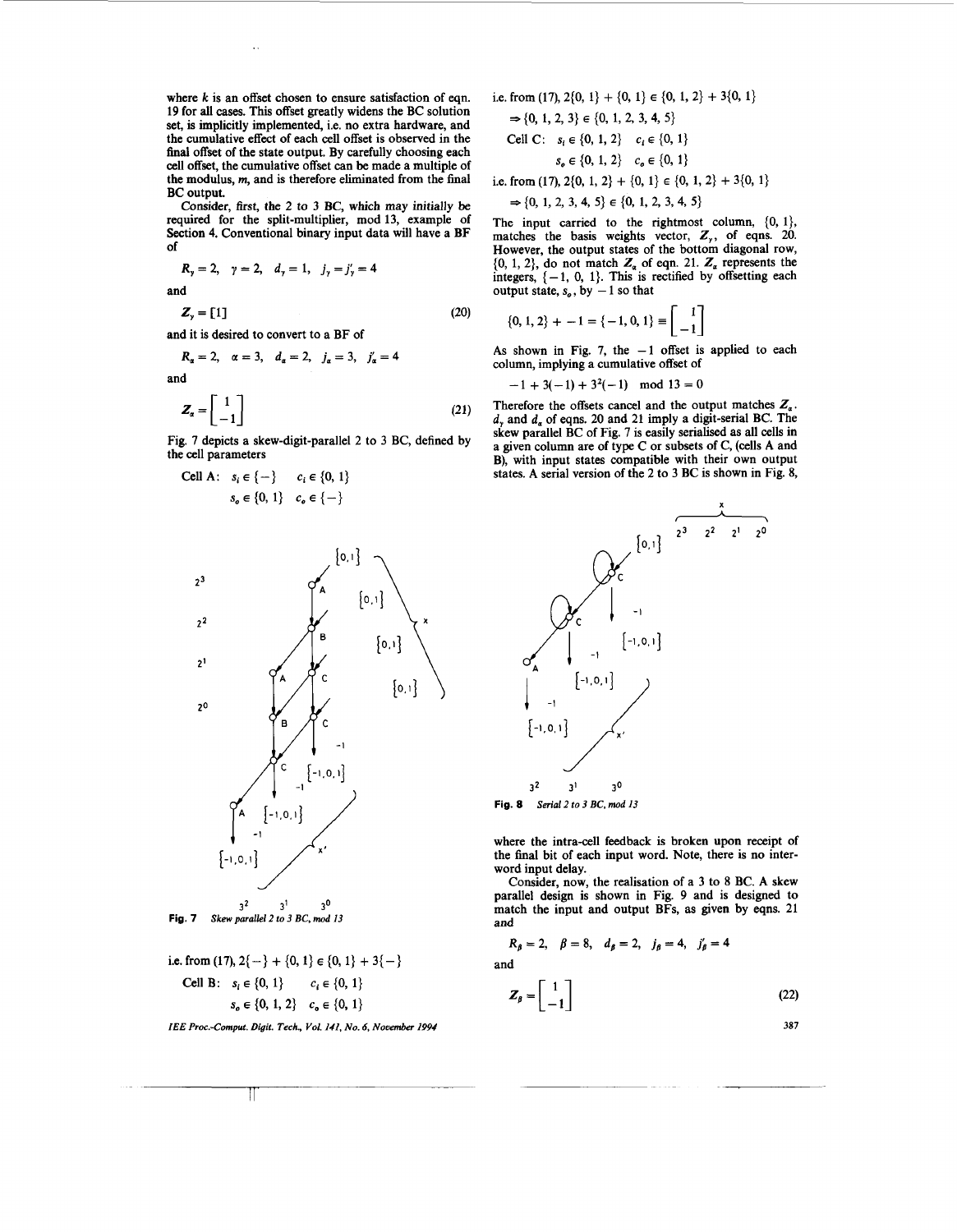

The skew parallel form of Fig. 9 is not easily serialised due to the non-identical nature of the cells in each column. However a single skew parallel 3 to 8 BC can be used to convert up to four power-of-3 multiples of the input without limiting throughput. The inter-word delay of 4 clock cycles ensures up to 4 BC conversions for every word input using the skew parallel form. As a serial form is not easily found, the BC is best suited to the combined realisation of up to four independent bit-serial split multipliers, mod 13, or a bit-serial 3-point or 12-point NTT, mod 13, or some similar task, where the BCs of Figs. 8 and 9 are interleaved with cyclic shifters (Fig. 3). Alternatively, the BCs of Figs. 7 and 9 may be combined to achieve a bit-parallel split-multiplier implementation. Thus, although the emphasis in this paper is **on** bit-serial solutions, skew parallel BCs can also be combined with cyclic shifters to form competitive bit parallel solutions.

Finally, a 2 to 3 BC, suitable for inclusion within the NTT example of Section *5* and Fig. 5, is shown in skew parallel form in Fig. 10. The cell parameters are



**Fig. 10** *Skew pmallel2 to 3 BC, mod 61* 

Cell A: 
$$
s_i = s_o \in \{-1, 0, 1\}
$$
  $c_i \in \{0, 1, 2\}$   
\n $c_o \in \{-1, 0, 1\}$   
\nCell B:  $s_i = s_o \in \{-1, 0, 1\}$   $c_i = c_o \in \{-1, 0, 1\}$   
\nCell C:  $s_i \in \{-\}$   $c_i \in \{-1, 0, 1\}$   
\n $s_o \in \{-1, 0, 1\}$   $c_o \in \{-\}$ 

Note that cell A is adapted to accept two separate conventional binary bit streams

$$
Z=\begin{bmatrix}1\\1\end{bmatrix}\equiv\{0,1,2\}
$$

and therefore incorporates the BDCS implementation of power-of-2 multiplication, as explained in Appendix 10.2.

An important distinction between the BCs of Figs. 7, 8 and 10, and the BC of Fig. 9 is that the former are modulus independent BCs, incorporating only a few cell types, and are readily expanded to higher moduli. On the

*IEE Proc.-Comput. Digit. Tech., Vol. Ill, No. 6, November 1994*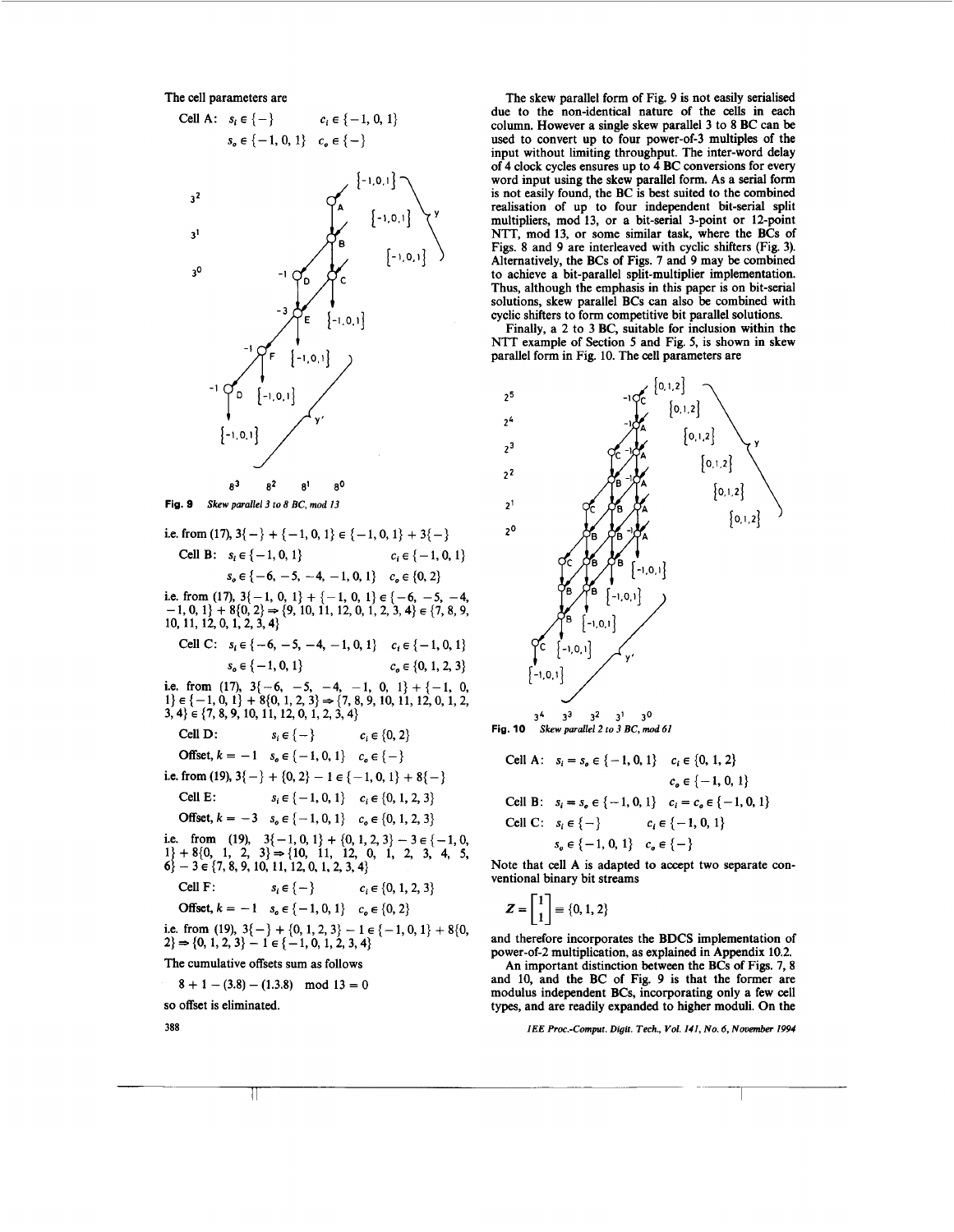other hand, the **BC** of Fig. **9** is modulus dependent, is much less regular, and is suited to only one modulus. Modulus independent **BCs** will be characterised by inputcarry and output-state integer sets which span  $\alpha$  and  $\beta$ respectively, for an  $\alpha$  to  $\beta$  **BC**. For instance, an example of a modulus independent 11 to **7 BC** could use the cell type specified by

 $\bar{\mathbf{r}}$  :

11 to 7 BC Cell: 
$$
s_i = s_o \in \{0, 1, 2, 3, 4, 5, 6\}
$$
  
 $c_i = c_o \in \{0, 1, 2, 3, 4, 5, 6, 7, 8, 9, 10\}$ 

The modulus dependent **BCs** do not satisfy these criteria and rely on offset modification for a localised interconnection scheme. As modulus size increases, the modulusdependent solutions become increasingly difficult to design.

#### **7 Area assessment of split-multipliers using systolic basis converters**

By assuming a ROM implementaton for each **BC** cell, one can arrive at a figure for **BC** area cost for each of the multiplier examples discussed. The split-multiplier area cost can then be approximated to by its **BC** area cost, ignoring the cost for cyclic shifts, and this figure **can** be compared to a brute force implementation of fixed multiplication using a single ROM. A further comparison with the figure for *N* simultaneous fixed multiplications using *N* ROMs will then be quoted, to emphasise the suitability of the split multiplier for simultaneous productgeneration tasks, such as the NTT. Note, for *N*  simultaneous multiplications, the **BC** figure remains unchanged.

It should be remembered that, unlike the split multiplier, the ROM approach is essentially parallel, although not easily pipelined, especially for large moduli. From Table 1, the **split-multiplier/systolic BC** method would

**Table 1** : **Comparative area assessment for split-multipliers using systolic basis convertars** 

| Multiplier, mod 13           | Area cost (bits) |
|------------------------------|------------------|
| serial 2 to 3 BC             | 48               |
| skew parallel 3 to 8 BC      | 154              |
| total                        | 202              |
|                              |                  |
| single ROM (one fixed mult)  | 64               |
| 12 ROMs (twelve fixed mults) | 768              |
| Multiplier, mod 61           | Area cost (bits) |
| skew-parallel 2 to 3 BC      | 504              |
| total                        | 504              |
| single ROM (one fixed mult)  | 384              |
| 60 ROMs (sixty fixed mults)  | 23040            |

seem particularly suited to the case where many fixed multiplications are required simultaneously, such as the NTT. It is debatable whether the method is worth pursuing for moduli as small as 13, but for higher moduli the **BC** cell dimensions can become very small in comparison to the dimensions of the alternative ROM solutions. In summary, the method achieves a relatively low area by computing many products simultaneously, whilst also attaining a high throughput by matching element orders to the data wordlength.

### **8 Conclusion**

In this paper we have considered the implementation of bit-serial multiplication over a modulus, using number

*IEE Proc.-Cornput. Digit. Tech., Vol. 141, No. 6, November I994* 

representations with increased redundancy. It is shown that a reduction in throughput rate, i.e. increased wordlength, enables a simple multiplier implementation using only cyclic shifts. To improve **on** this throughput rate, whilst keeping the simplicity, the multiplier is split into two multipliers, and, for suitable choices of roots of the ring/field, the multiplier can be implemented using two pipelined cyclic shifts of smaller orders, thereby increasing the possible throughput rate. It is demonstrated how this split-multiplier design can be incorporated within an NTT design, enhancing its modularity and throughput, whilst minimising its implementation complexity and area. These benefits are made possible by the insertion of basis converter(s) (BC). Systolic BCs are briefly presented, based **on** a simple cell rule, and **BC** solutions are given for the multiplier examples presented earlier in the paper. It is clear that this technique for bit-serial multiplication can be generalised to more than two subcomputations, for use within a larger ring/field, and the multipliers are of particular use within the implementation of RNSbased systems, cryptosystems, signal processing operations such as transforms over a finite field, [3, 14, **15, 171,** and error-correction systems. The design rules, developed herein, form a foundation for the synthesis of high-throughput, VLSI circuits for finite field operations.

### **9 References**

- **1** McCLELLAN, J.H., and RADER, C.M.: 'Number theory in digital signal processing' (Prentice Hall, **1979)**
- **2** JULLIEN, G.A.: 'Implementation of multiplication, modulo a prime number, with applications to number theoretic transforms',
- IEEE Trans. Comput., 1980, C-29, (10), pp. 899-905<br>3 JULLIEN, G.A., BIRD, P.D., CARR, J.T., TAHERI, M., and<br>MILLER, W.C.: 'An efficient bit-level systolic cell design for finite ring digital signal processing applications', J. VLSI Signal Process.,
- **1989.1, (3).** pp. **189-208 <sup>4</sup>**SKAVANTZOS, A.: 'New multipliers modulo **2N 1'.** *IEEE Trans. Cornput.,* **1992 41,** *(8).* pp. **957-961**
- **5** TAYLOR, F.J.: 'Residue arithmetic: a tutorial with examples', *Com-puter,* **1983,17,** *(9,* pp. **50-61 6** SODERSTRAND, M.A., JENKINS, W.K., JULLIEN, G.A., and
- TAYLOR, F.J.: 'Residue number system arithmetic: modern applications in digital signal processing' (IEEE Press, New York, 1986)<br>7 BAKER, P.W.: 'Fast computation of an  $A * B$  modulo N', Electron.
- 
- 8 TAKAGI, N., and YAJIMA, S.: 'Modular multiplication hardware *Lett.,* **1987,23, (15),** pp. **794-795**  algorithms with a redundant representation and their application to
- RSA cryptosystem', IEEE Trans. Comput., 1992, 41, (7), pp. 887-891<br>9 BENAISSA, M., PAJAYAKRIT, A., DLAY, S.S., and HOLT,<br>A.G.J.: 'VLSI design for diminished-1 multiplication of integers modulo a fermat number', *IEE Proc. E,* **1988,135, (3).** pp. **161-164**
- **10** BALLA, P.C., and ANTONIOU, A.: 'Number-theoretic transform based on ternary arithmetic and its application to cyclic convolution', *IEEE Trans. Circuits Syst.,* **1983.30,** *(7),* pp. **504-505**
- **11** HONDA, M., KAMEYAMA, M., and HIGUCHI, **T.:** 'Residue arithmetic based multiple-valued VLSI image processor'. Proc. of **22nd** Int. Symp. on *Multivalued Logic,* **1992,** pp. **330-336**
- **12** TRUONG, T.K., REED, **LS.,** HSU, **IS.,** SHYU, H.C., and SHAO, H.M.: 'A pipeline design of a fast prime factor DFT on a finite field',
- *IEEE Trans. Cornput.,* **1988,37, (3),** pp. **266-273 13** PARKER, M.G., **and** BENAISSA, M.: 'Using redundant number representations for efficient VLSI implementation of modular arithmetic'. Proc. of IEE Coll. on *Synthesis* **and** *Optirnisation of Logic Systems,* Savoy Place, London, March **1994**
- **14** PARKER, M.G., and BENAISSA, M.: 'A bit-serial, VLSI implementation of a 60-point NTT using binary and ternary bases'. International Conference on DSP for communications, Warwick, U.K., October **1992**
- **15** PARKER, M.G., and BENAISSA, M.: 'Bit-serial, VLSI architecture for the implementation of maximum-length number-theoretic transforms using mixed basis representations'. **Roc.** of ICASSP **'93,** Minneapolis, USA, **1993,** I, pp. **341-344**
- **16** PARHAMI, B.: 'Systolic number radix converters', *Cornput. J.,*  1992, **15, (4), pp. 405-409**<br> **17 POLLARD, J.M.: 'The fast Fourier transform in a finite field', 1992, <b>35**, **(4)**, **pp.** 405-409
- *Math. Cornput.,* **1971.25, (114),** pp. **52&547**

**389**